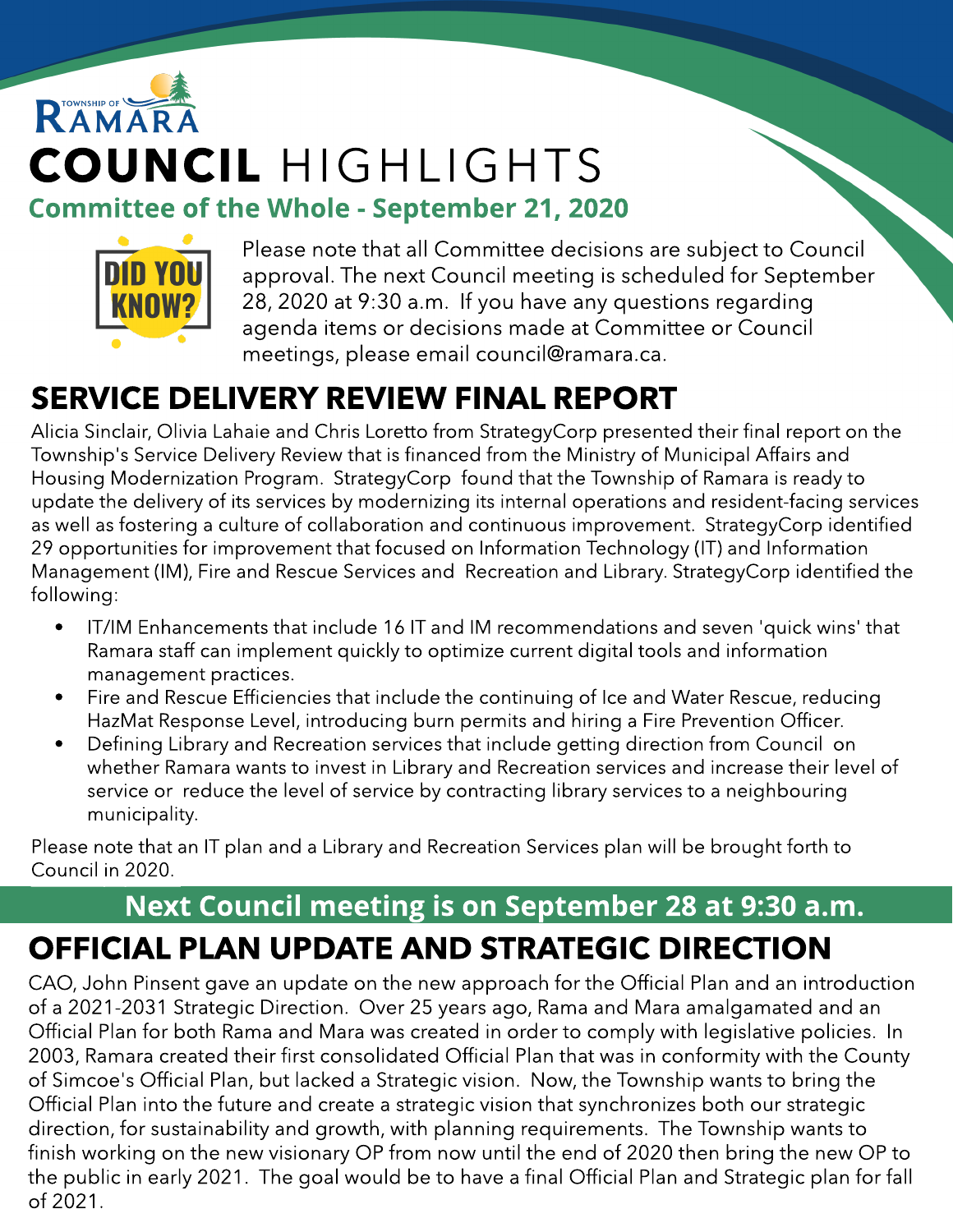## INDUSTRIAL PARK UPDATE

CAO, John Pinsent reported that due to a previous agreement no longer in place, there is industrial park land for sale in Ramara. There is 13.4964 hectares of vacant land available at 3379 County Road 47. For more information, please contact Deb McCabe at dmccabe@ramara.ca for planning and zoning information or Cathy Wainman at cwainman@ramara.ca for sale information.

#### APPOINTMENT OF MEMBERS TO APPEALS TRIBUNAL

Committee approved to advertise for members of the Appeals Tribunal. Please note that after Council passes a resolution on this matter at the September 28th Council meeting, staff will advertise for members to be a part of the Appeals Tribunal Committee.

#### **[Click](https://ramara.civicweb.net/portal/) [here](https://ramara.civicweb.net/portal/) [for](https://ramara.civicweb.net/portal/) [full](https://ramara.civicweb.net/portal/) [Council](https://ramara.civicweb.net/portal/) [Agenda](https://ramara.civicweb.net/portal/) [and](https://ramara.civicweb.net/portal/) [Minut](https://ramara.civicweb.net/portal/)es**

### UPDATE FROM THE SIMCOE MUSKOKA HEALTH UNIT

Committee received the news release from the Simcoe Muskoka Health Unit regarding the worrisome rise in COVID-19 cases. On Saturday, September 19th, 2020, Premier Ford announced new gathering limits for unmonitored social gatherings and organized public events across Ontario. The new gathering limits are 10 people for indoor events or gatherings and 25 people for outdoor events or gatherings. For more information, visit the [Government](https://www.ontario.ca/page/reopening-ontario-stages#gathering-changes) [of](https://www.ontario.ca/page/reopening-ontario-stages#gathering-changes) [Ontario](https://www.ontario.ca/page/reopening-ontario-stages#gathering-changes) [website.](https://www.ontario.ca/page/reopening-ontario-stages#gathering-changes)

### FERN RESORT SPEED LIMIT SIGNAGE

Committee approved for the speed limit of Fern Resort Road from #4432 to be reduced from 60km/hr to 40 km/hr and that the speed limit of Prospect Street be reduced from 50 km/hr to 40km/hr. Committee also approved additional No Exit signage be installed west of Fern Resort Road.

## MID YEAR FINANCIAL REVIEW

Director of Finance, Zach Drinkwalter, presented to Council the Mid Year Financial Review. This review showed that the Township is in a strong financial position going into 2021 budget where the Township was able to invest reserves of \$5 million in short-term investments which has brought the total reserve fund balance to \$11,040,000.

#### **[Click](https://ramara.civicweb.net/portal/) [here](https://ramara.civicweb.net/portal/) [for](https://ramara.civicweb.net/portal/) [Count](https://www.simcoe.ca/dpt/ccd/newsletters)y [Council](https://www.simcoe.ca/dpt/ccd/newsletters) [Highlight](https://www.simcoe.ca/dpt/ccd/newsletters)s**

### ELECTRONIC PARTICIPATION OF COUNCIL AND COMMITTEE MEETINGS

Committee approved to amend the Procedural By-law 2018-08 to allow for Electronic Meeting Participation as required by those necessary. This would give individuals who are making a deputation to Council or want to participate electronically to be able to do so through our Zoom platform. As well, residents will be able to continue to watch Council and Committee meetings live through the [Township's](https://www.youtube.com/channel/UClYspODBjK5nNnr9XtC7oug?view_as=subscriber) [YouTube](https://www.youtube.com/channel/UClYspODBjK5nNnr9XtC7oug?view_as=subscriber) [channel.](https://www.youtube.com/channel/UClYspODBjK5nNnr9XtC7oug?view_as=subscriber) The process of installing Video Conferencing technology has commenced and will be completed in the next 8-10 weeks.